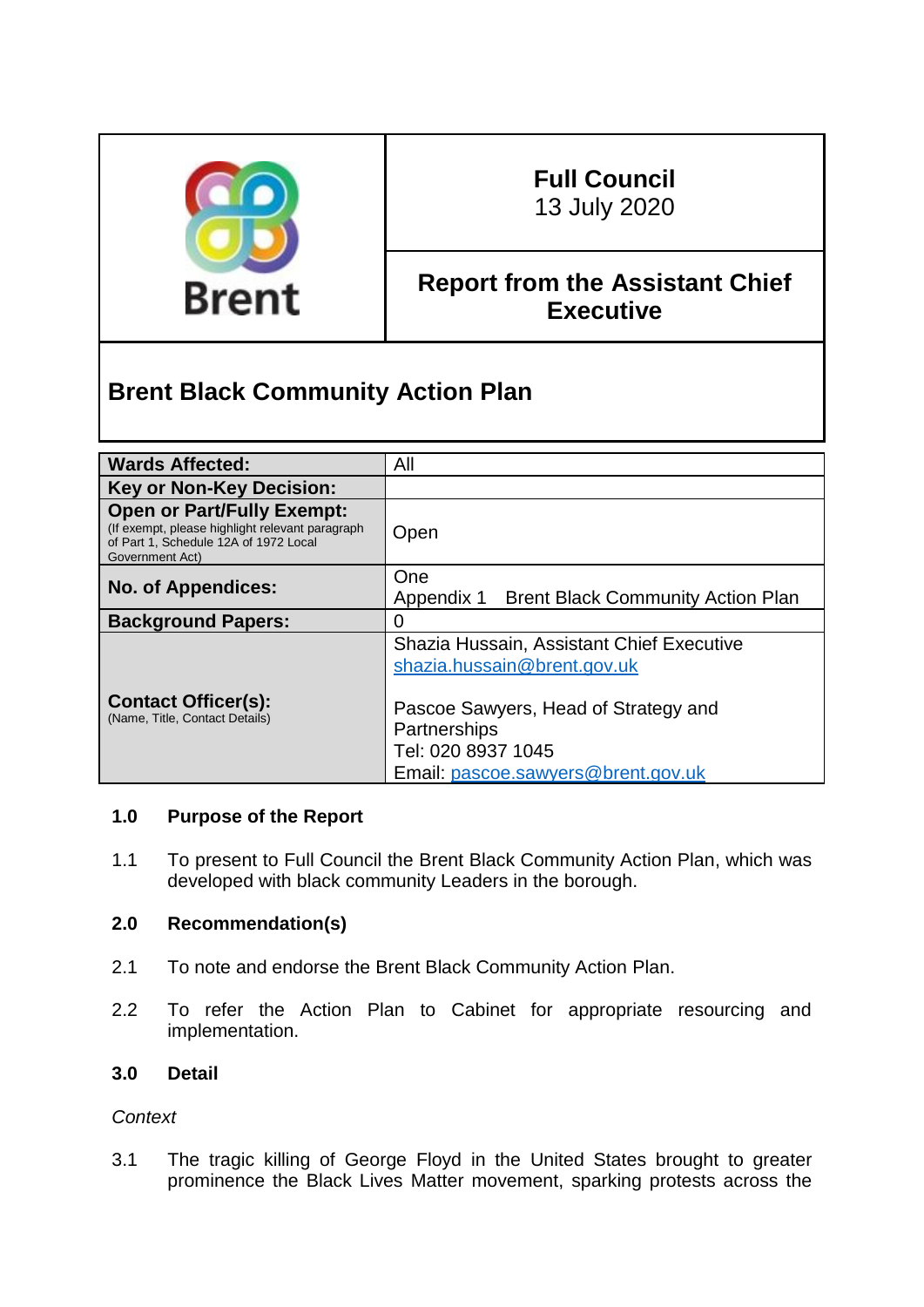globe and a strong call for action on tackling inequalities and systemic racism. All during a time when the Covid-19 pandemic has painfully highlighted its disproportionate impact on BAME communities in terms of cases of the virus and mortality rates.

- 3.2 communities in Brent, one of the most diverse boroughs in the country, continue to be affected by the inequalities highlighted, requiring decisive and urgent action by the Council and partners. Our community has been further rocked by two recent incidents in the borough – the shooting of a two year old child in Harlesden and the murder of two women in Fryent Park.
- 3.3 In the context of these global and local challenges and events the Council met with 72 black community leaders and representatives on 11 June to listen to concerns and take decisive action to make improvements for residents.

#### *Working with Brent's Black communities*

3.5 The total Brent population in 2020 is estimated1 to be 343,016, 61,396 (17.9%) of whom are in a black ethnic group and 7,746 (2.3%) of whom are in a white and black ethnic group. The below breakdown showcases the diversity of the Brent's black community:

| <b>Ethnic group</b>     | <b>Number</b><br>of<br>people | <b>Percentage</b><br>population |
|-------------------------|-------------------------------|---------------------------------|
| <b>Black Caribbean</b>  | 21,648                        | 6.3%                            |
| <b>Black African</b>    | 28,127                        | 8.2%                            |
| <b>Other Black</b>      | 11,621                        | 3.4%                            |
| White & Black Caribbean | 4,300                         | 1.3%                            |
| White & Black African   | 3,446                         | 1.0%                            |

- 3.6 Brent has the seventh highest black population in terms of numbers, and ninth highest by percentage, and they make up 13% of the Greater London population.
- 3.7 To accelerate action on tackling inequalities on 11 June the Council's Leader, Deputy Leader, Chief Executive and Police Borough Commander met with leaders and representatives from Brent's black communities to listen to people's concerns. Following this constructive meeting, which was attended by 72 community members, a draft action plan was produced to support the black community and tackle inequalities in our borough in the short, medium and long term. The draft action plan was discussed on 17 June at a second meeting of black community representatives, for feedback and agreement. These community meetings are part of on-going conversations and joint working between the Council and community.

<sup>1</sup> <sup>1</sup> GLA central projections (2016)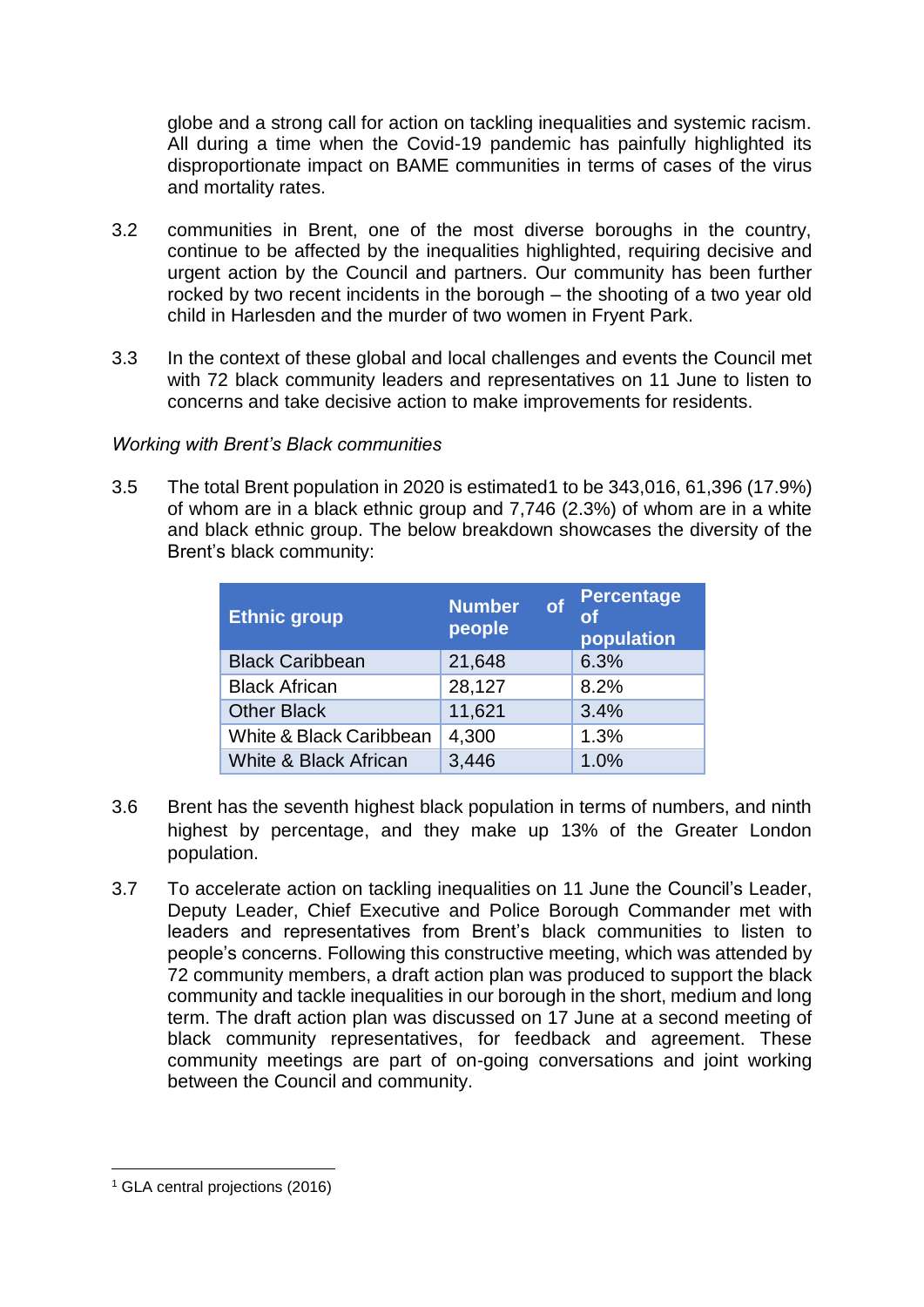- 3.8 The Council is not starting from scratch on a lot of these proposals contained in the action plan. A few highlighted examples of ongoing work:
	- Brent identified raising the educational achievement of boys of Black Caribbean heritage as a Borough Plan priority. Attainment had been consistently well below that of pupils nationally at the end of Early Years Foundation Stage, Key Stages 1, 2 and 4 over the past five years. To raise the achievement of boys of Black Caribbean heritage in Brent schools a project was established to support Black Caribbean Achievement Champions in every participating school. Additionally, it supported rigorous and robust analysis of the performance of pupils of Black Caribbean heritage, evaluated the effectiveness of key aspects of schools' practice and established a training programme to ensure pupils of Black Caribbean heritage achieve well. This project has had a very positive impact on the attainment for this group of pupils in Brent. For example, the 2018/19 validated data for the end of Key Stage 2 shows significant narrowing of gaps between the attainment of boys of Black Caribbean heritage and all pupils. In reading, writing and mathematics combined there has been an improvement of 16 percentage points representing a remarkable 70% fall in the size of the gap. The gap now remaining is 7 percentage points.
	- Brent secured £250k of investment from Trust for London, working in partnership with the Black Training and Employment Group (BTEG), to deliver the Moving on Up programme. Cabinet approved a proposal to match this with a further £326k of Neighbourhood CIL funding, subject to a signed agreement for the grant. The project will work with black young men to help build their aspirations, develop their skills, and secure quality employment. The project also includes recruiting a group of mentors to support black young men in Brent, as well as working with high value sectors such as creative, tech, and finance, where young black men are disproportionately under-represented.
	- The Council has a programme of using its assets and investments to provide better community facilities and job opportunities. The acquisition of the Picture Palace recognised the demand for more community and cultural space in Harlesden, a decision informed by significant community engagement, including with local schools and grassroots organisations. The council is working with community groups to develop the spec to find an operator for community/culture/enterprise space.

## *Review of equalities and HR policies and practice at Brent Council (Pavey Review)*

3.9 Brent Council has long been known as a dynamic and open organisation with both a diverse workforce and set of elected members that reflect the composition of the borough's population. In 2015, Councillor Pavey was commissioned to review Council's policies and practice to see where improvements could be made. 64 recommendations resulting in the following headline achievements: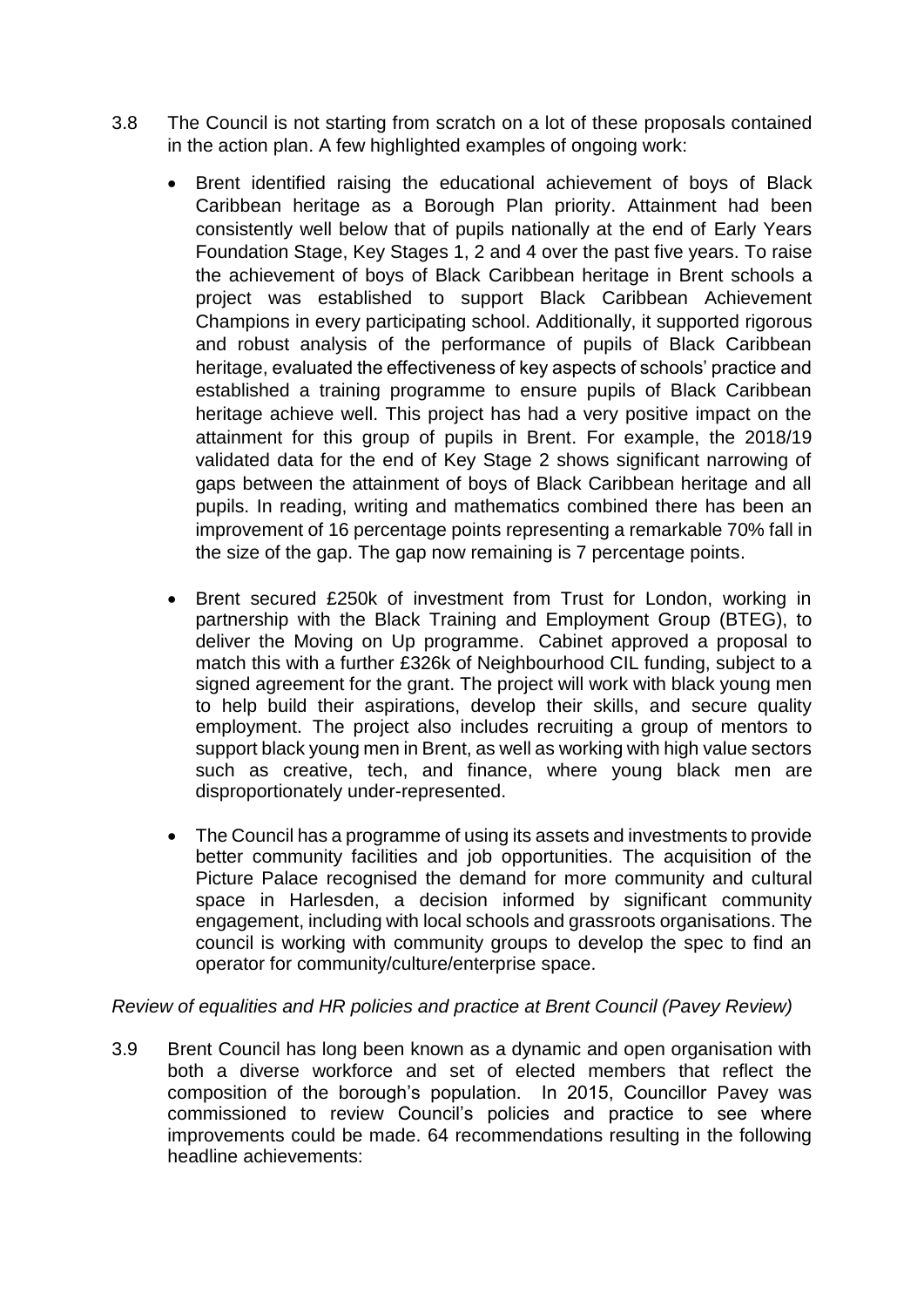- the Council employs a largely representative number of BAME staff (66%) in relation to the overall proportion of BAME residents in the borough (65%). This is the highest median percentage of BAME employees of all London Boroughs (average 17%)
- BAME officers, at the time of the Pavey review were previously less represented (14%) at the highest levels of the organisation. By March 2018, 40% of BAME colleagues were in higher-graded roles and by the end of March 2019 this had increased even further to 44%. In 2015, the Council Management Team were all white British, in 2020 it is 38% BAME.
- in 2018-2019, the majority of internal promotions were BAME employees (65%) in line with the Council's workforce. The ethnicity profile of those promoted has been broadly similar to the ethnicity profile of the council workforce overall
- 67% of Brent's Elected Members are BAME. This has helped to translate into a Cabinet of 80% BAME members
- staff networks were set up to enable staff to influence internal policies and procedures (LGBT+, Cultural Diversity, Gender Equality and Disability). The networks continue to thrive with significant support from Council Management Team.
- 3.10 While the Council's progress demonstrates genuine commitment to embed equality and diversity within the structures of the organisation, it is acknowledged that there is still much more that can be and will be done. The Brent Black Community Action Plan will help to build on the Council's progress.

## *Implementation and accountability*

- 3.11 Following Full Council's endorsement, it is proposed that Cabinet will oversee the implementation of this action plan including prioritisation and the allocations of resources. The Council's Overview and Scrutiny function will be able to hold Cabinet to account on progress.
- 3.12 Importantly, Brent's black community will need a significant and regular role in holding the Council to account for the delivery of the action plan. Effective implementation can only be achieved by working in partnership with Brent's black communities, with their ongoing involvement and continuous feedback. As part of the action plan senior council managers will continue to build 'cultural competence' by spending time with Brent's black communities in their localities and our staff to understand people's lived experiences, further cementing the partnership with communities.
- 3.12 One piece of work that has already begun is the review of names of monuments, buildings, places and streets in Brent with associations with historical figures involved in the slave trade.